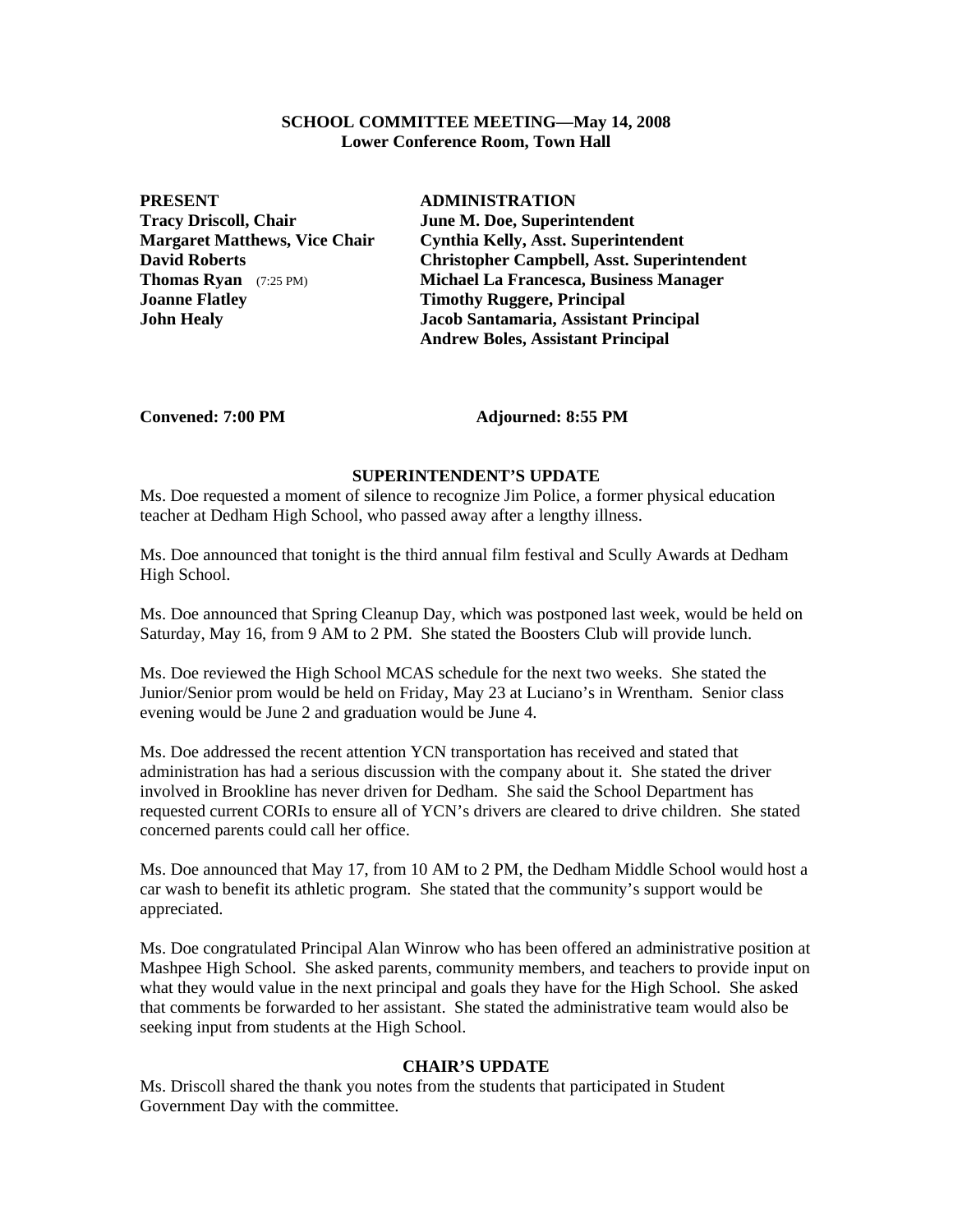Ms. Driscoll said the committee has been attending PTO meetings to explain the budget and staffing concerns parents have. Members have visited Avery and Oakdale and would be addressing Greenlodge and the Middle School tomorrow. She stated the Avery PTO meeting is the  $20<sup>th</sup>$ , which also happens to be the evening the National Honor Society induction is being held.

### **STUDENT REPRESENTATIVE'S UPDATE**

Miss Chen was absent.

# **GENERAL PUBLIC COMMENT**

Ms. Driscoll read a letter from Ms. Cecilia Butler at Ms. Butler's request. The letter addressed Ms. Butler's disapproval of the proposed library/media specialist cuts. She said this is a huge step backwards for the district and is worried that students will fall behind in state technology standards as a result of the cuts. She asked the committee to please reconsider this decision.

### **PUBLIC COMMENT ON ACTION ITEMS**

There was none.

# **PLATO DATA RESULTS**

Mr. Boles introduced Gary Kaplan and Ryan Camare, representing JFY Networks. Mr. Kaplan began with a brief overview of JFY Networks. He stated that JFY is a non profit based in Boston that has been in business since 1976. He said the organization offers computerized academic support and is currently supporting 38 high and middle schools around the Commonwealth. He said they work with a few community agencies as well. He stated that they would have 10,000 children in the program this year. He said that JFY is supported by a state grant which allows them to offer the program at 15% of its cost.

Mr. Kaplan said that with the Plato software program they can closely track the progress of a student, adapt to individual learning, and provide instant feedback. He said the core of the program is the human resources support, which in this case is provided to the schools by Ryan Camare. Mr. Kaplan said the software is great, but if it is not used properly it will not have the intended result. He said Mr. Camare works with teachers to help them utilize the software and to incorporate it into their curriculum. He said the program results are consistent and students participating in this program show marked improvement. He said some schools use the program to support remedial students and some use it to support their advanced students. He said it does not replace teachers; it is a support for them.

Mr. Boles said that they have identified students with needs and are using Plato to offer remediation with the time they have available. He explained how Plato corresponds with the frameworks and can be tailored to address weaknesses through individual student item analysis. He reviewed an example of framework based instruction and what JFY Networks offers the student for the standard and strand through the Plato program. He said Plato is aligned to MCAS and shows the standard, strand, and modules student will encounter.

Mr. Boles said they begin by first assessing the student's knowledge and the benchmark for mastery is 80%. He stated the program offers a self paced tutorial. The students listen to the lesson on headphones and progress to the mastery level test and either pass or receive further instruction on the topic. He provided the committee with an illustration of a question a student might be presented to solve. He said the question appears as it would on an MCAS test. Mr. Ruggere added that some of these are used by teachers in their classroom instruction.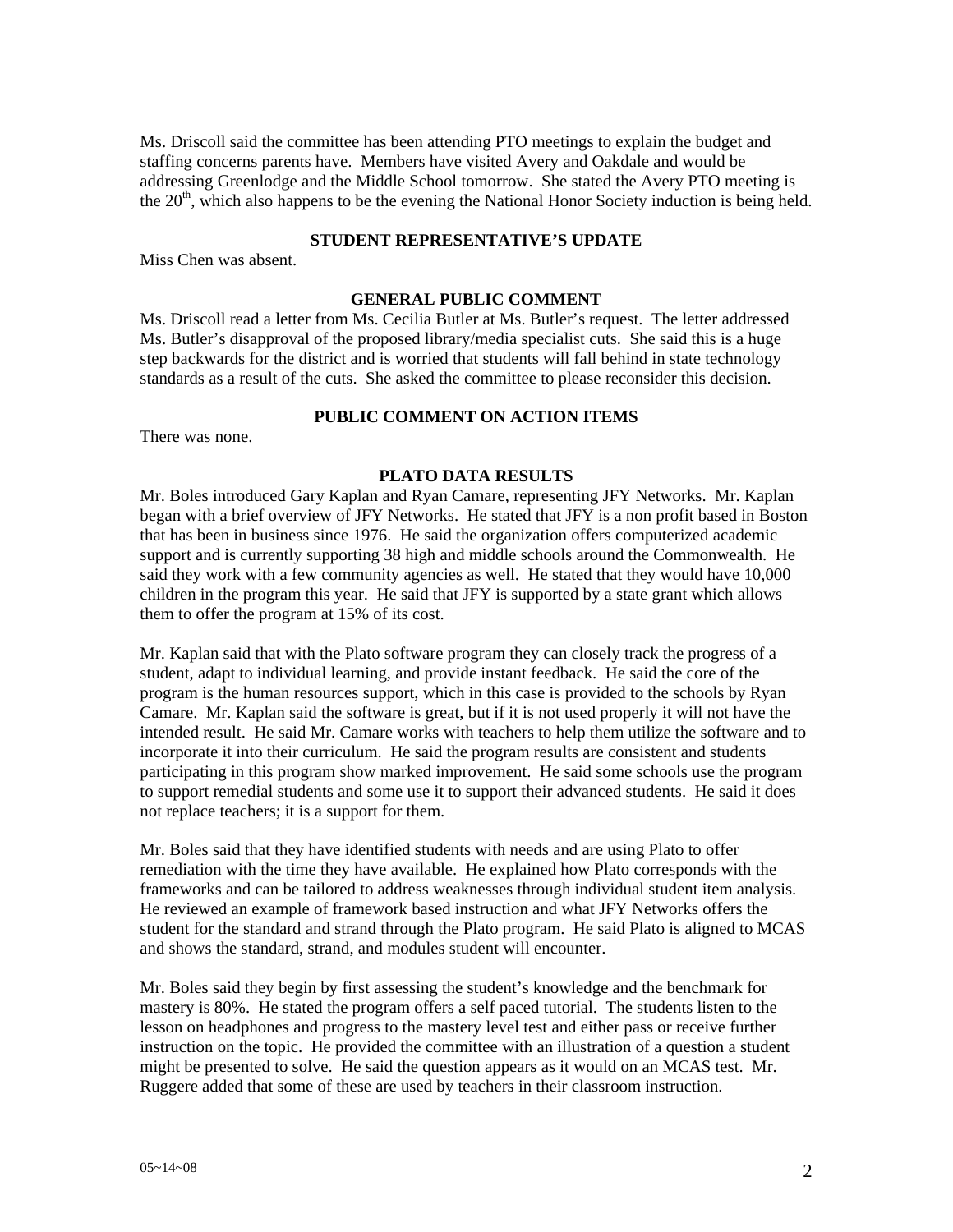Mr. Ryan arrived at 7:25 PM.

Mr. Boles presented a condensed Plato report for the 244 students that have used the program. He noted it shows the activities, tries, time on task, tasks completed and topics mastered. He said the data allows them to address areas of weakness. Ms. Matthews asked for clarification of mastery versus completion. Mr. Camare said tutorials can be completed but they do not require mastery; there are separate mastery tests. Mr. Boles said a student cannot move on without mastering the topic.

Mr. Boles showed an individualized student report with item analysis and comparison with the state average. He said the information is utilized to direct learning. Ms. Doe stated that this information can be used by the teacher to augment lessons.

Mr. Boles showed an example of what a student has done throughout the year using this program. The report showed every activity the student has done, times tried, time on task, completion date, mastery date, and current score. He noted there is also an ELA component. He pointed out that the test shows how much time in total has been spent on the program by the student. He stated the sample student has completed 83 tasks, mastered 76, and is doing well.

Mr. Healy asked if the time dedicated to Plato is in addition to regular instruction. Mr. Boles said this is additional time on task over the regular curriculum. He stated they are identifying those most in need and working with them. He said students on the honors track have also been exposed to prepare them for high school curriculum. Mr. Camare said JFY likes to have a strong base of teachers knowledgeable with the program and students using it to its capacity, which is why it is not yet being used by everyone.

Ms. Flatley asked how many honors students use it. Mr. Boles said there is a fair number that do. She asked if all three grades are using it. Mr. Boles said it is being used in grades 6 through 8. Ms. Doe said the students on ISSPs are using this program.

Mr. Roberts asked if staff and administrators share the information. Mr. Boles said they do. Mr. Roberts asked if it is shared with parents. Mr. Boles said that parents can and have asked for information and reports are sent home. He asked if the parents are aware of the tool. Mr. Boles answered that letters were sent home to parents in advance of instituting it.

Mr. Kaplan said that looking at the data and hearing about what the program does sounds tedious and boring, but the students see something completely different. He said they have fun with it and really get into the tutorials. Ms. Kelly agreed that the concepts are brought alive by the program.

Ms. Matthews asked if Plato is used outside of the classroom only. Mr. Boles said the teachers do use it in the classroom and there are also support classes in the morning before school. Mr. Camare said the teachers can align the program to their texts.

Ms. Matthews asked if teachers actively look at trends and can shift the focus to address weak areas. Mr. Boles said they do use item analysis graphs for both individual students and classes to address the issues. He mentioned that students take advantage of the program during school hours and after school as well.

Ms. Matthews asked how long before the program is fully implemented. Mr. Boles said they intend to keep working towards that.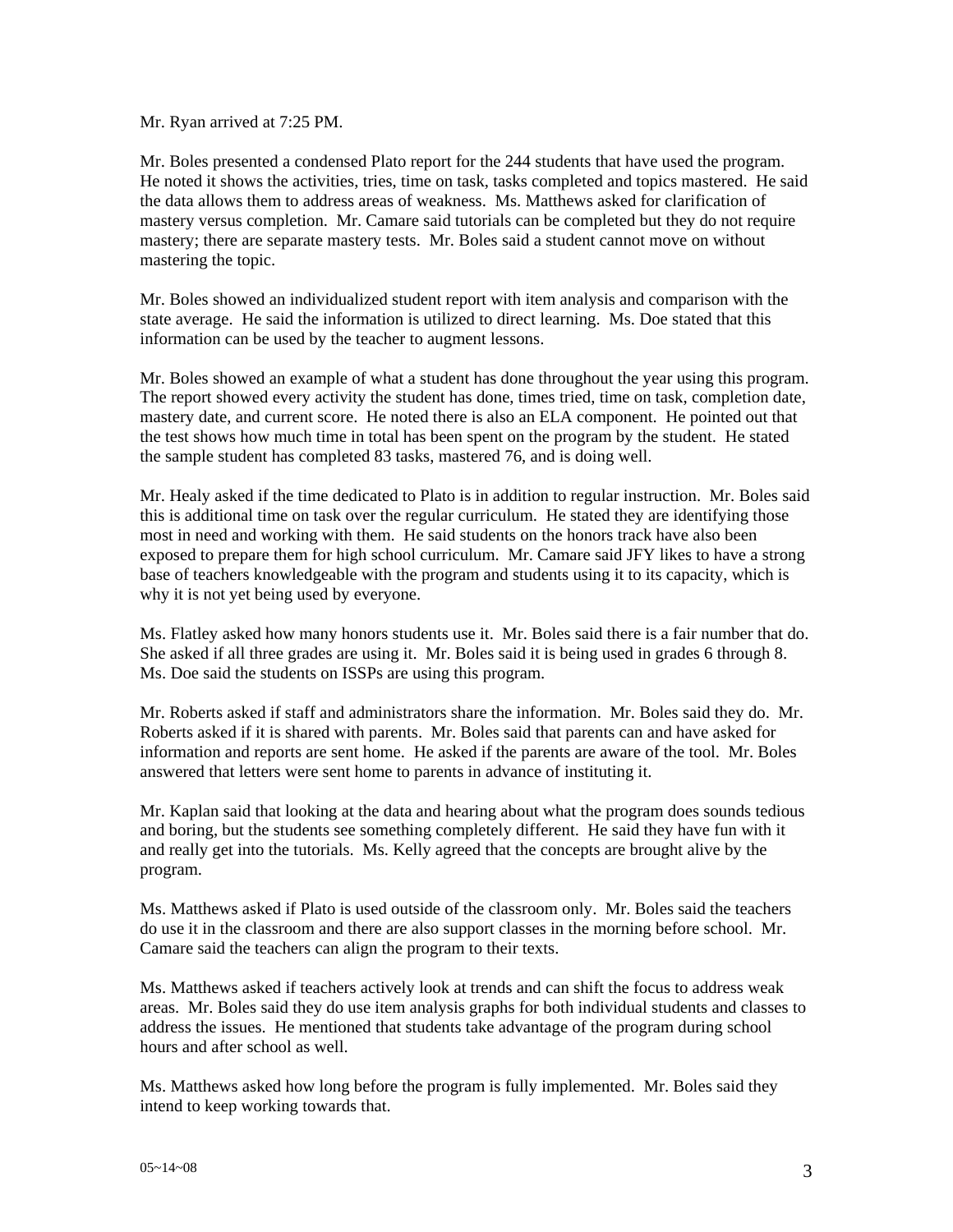Ms. Matthews asked if they plan to utilize the program beyond the 37% they have now. Mr. Boles said the goal is to reach all students, but it is important to do in manageable steps. Mr. Camare said positive word of mouth by teachers helps to expand the program in a meaningful way.

Ms. Flatley asked what the next targeted group is. Mr. Boles answered next year regular math and science teachers, additional administrators, and paraprofessionals. He said Mr. Camare will be able to work with staff on a weekly basis to get them trained.

Ms. Matthews asked when the grant runs out. Mr. Boles said they are applying for the grant next year.

Ms. Doe asked Mr. Camare about teacher feedback. Mr. Camare responded that the teachers love the program. He said they knew their students' weaknesses leading into MCAS and have directed their students' lessons to strengthen these areas. Ms. Driscoll asked if they would survey the teachers. Mr. Camare stated they would survey teachers and students.

Mr. Ryan asked if they could use this in  $8<sup>th</sup>$  grade next year with the new curriculum. Ms. Doe said there is the potential to put this in place. Mr. Ruggere said this and other pieces could enhance the  $8<sup>th</sup>$  grade curriculum. Mr. Camare said he would be able to support that initiative.

Ms. Doe reiterated that the program is valuable because Mr. Camare is helping them utilize the data and understand what the program offers to students.

#### **ACADEMIC REPORTING**

Ms. Driscoll stated that Ms. Connolly has asked to postpone this agenda item until May 28. Ms. Driscoll asked the committee to look at the issue and try to address questions about the recommendation ahead of time with the guidance department.

Ms. Driscoll asked for an idea of what the transcript would look like. Ms. Doe said they might be able to have a sample of what this would look like.

Ms. Matthews stated the committee has been offered two options. She said the presentation of the recommended changes was two meetings ago and this presentation is an attempt to answer those questions. She said the committee would be voting on this matter at the next meeting.

Ms. Driscoll asked if a student could really get into another class at the add/drop deadline. Ms. Doe said that was possible and they typically try to substitute it with something of equal value. She asked if the course would be listed on the transcript as WP or WF. Ms. Doe said it would be listed on the transcript but would not be counted towards the GPA.

# **SUPERINTENDENT'S EVALUATION**

Ms. Driscoll stated that she and Ms. Matthews have reviewed Superintendent Doe's evaluation with her prior to this meeting. She stated she would review each item in the evaluation. She began with the Superintendent's achievement of goals. She said there were four. The first was a facilities and operations goal. She received a 4 for the central administrative offices relocation to the High School and an N/A for addressing prospective usage/changes to Avery, Capen and Dexter Schools in the Master Plan. She reviewed some of the committee's comments including those on her leadership of the Avery project.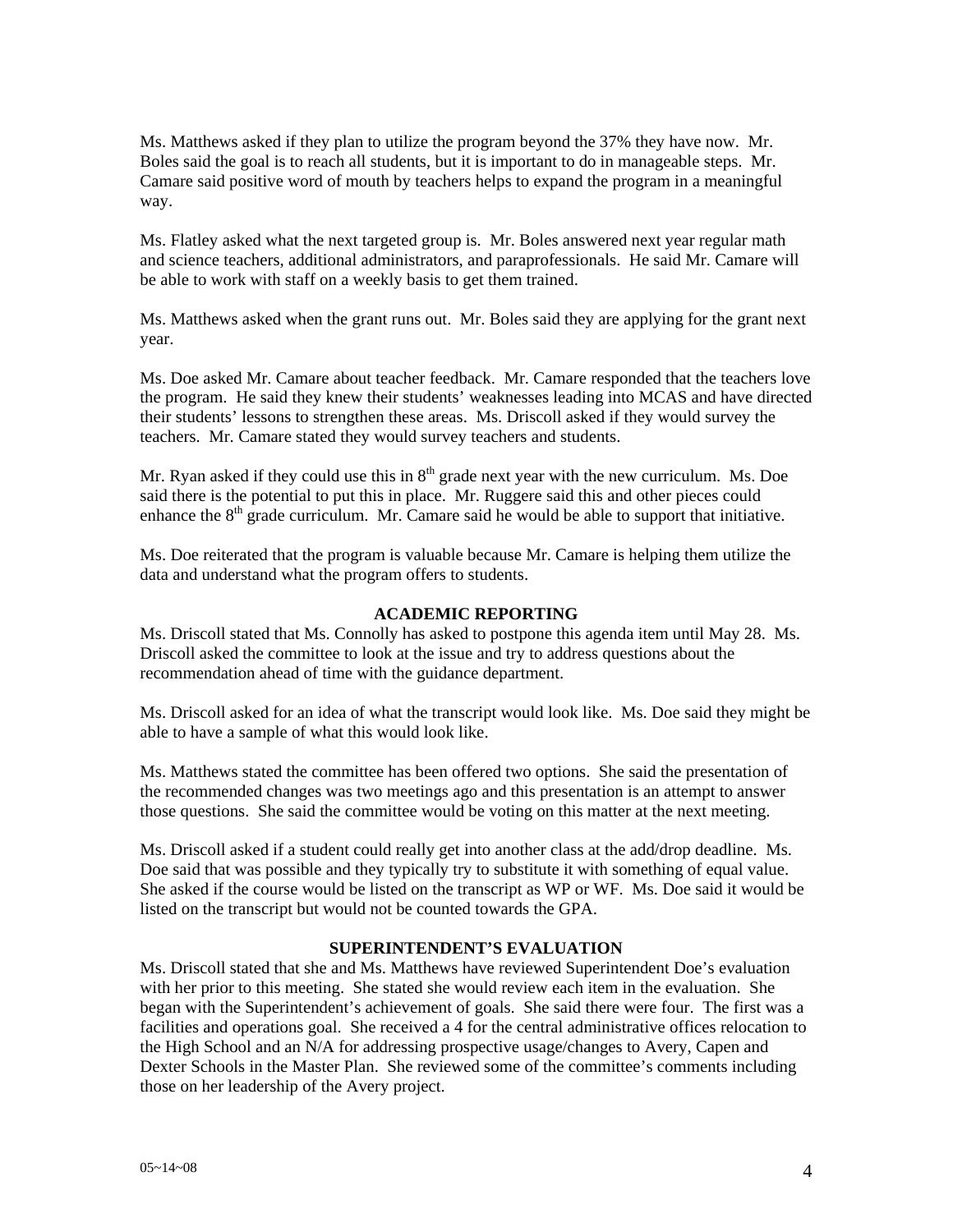Ms. Driscoll stated goal number two related to teaching and learning. Ms. Doe was to initiate the drafting of a new strategic plan and district improvement plan, continue oversight of Math Curriculum Committee to address curriculum, instruction, assessment and improvement, initiate a Science Curriculum Committee, implement direct communication to all ESOL parents and collaborate with administrative council for common assessments in kindergarten to grade 12. She received a 3 for this goal. The Superintendent was complimented on her impressive initiatives, including the Academy Team and the Academic Recognition Dinner. She said they would like to have more information about the status of the curriculum committees and the ESOL goal. She said Ms. Doe will institute office hours for this purpose.

The third goal related to school communication. Ms. Doe received a 4. The committee noted she had a good working relationship with the members, but they would like more communication with parents.

The fourth goal related to professional development. Ms. Driscoll stated that Ms. Doe received a 3. Ms. Doe's focus on professional development was cited as a strength. Ms. Driscoll said the committee would like more information about how the professional development corresponds with district goals. It was also noted that Ms. Doe and her administrative team have a constant and heightened attendance at school functions and events in the community.

On her relationship with the School Committee, Supt. Doe received a 4 for communication, a 3+ for professional, proactive recommendations, and a 3+ for her professional relationship. Ms. Driscoll stated Ms. Doe received a 3 for her communication and community relations. For promotion of effective communication and interpersonal relationships within the School Department, she received a 3. For her effective communication among the schools and community, she received a 3. For her relations with unions on district-wide issues, she received a 4.

Under human resources management, the Superintendent received a 3 for School Committee notification of personnel changes as provided by law and policy. She received a 3+ for her recruiting and hiring. She received an N/A for her administrator oversight of personnel supervision, a 3 for being aware and responsive to employee morale, and a 3 for maintaining high standards for employee performance and retention. On policy and governance, Ms. Doe received a 3+ for encouraging participation in planning, procedures and policy interpretation. She received a 3+ for assisting in the formulation of district policy for external and internal programs.

In Business and Finance, Supt. Doe received a 4 for meeting regularly with administrative staff, a 3 for meeting regularly with the business manager, a 3 for providing timely information to the School Committee on ongoing construction projects and future infrastructure needs, and a 3 for providing timely information to the committee on the budget comparing budget to actual expenditures.

Ms. Driscoll stated the Superintendent is moving the district forward in the way they wanted to see and thanked her for her efforts. Mr. Ryan said the entire administrative team has worked well together over the past year. Ms. Matthews said it is clear that Ms. Doe is goal driven and she has a committed staff.

Ms. Driscoll stated that the committee would be postponing discussion of a salary increase because there is no money for general salary increases.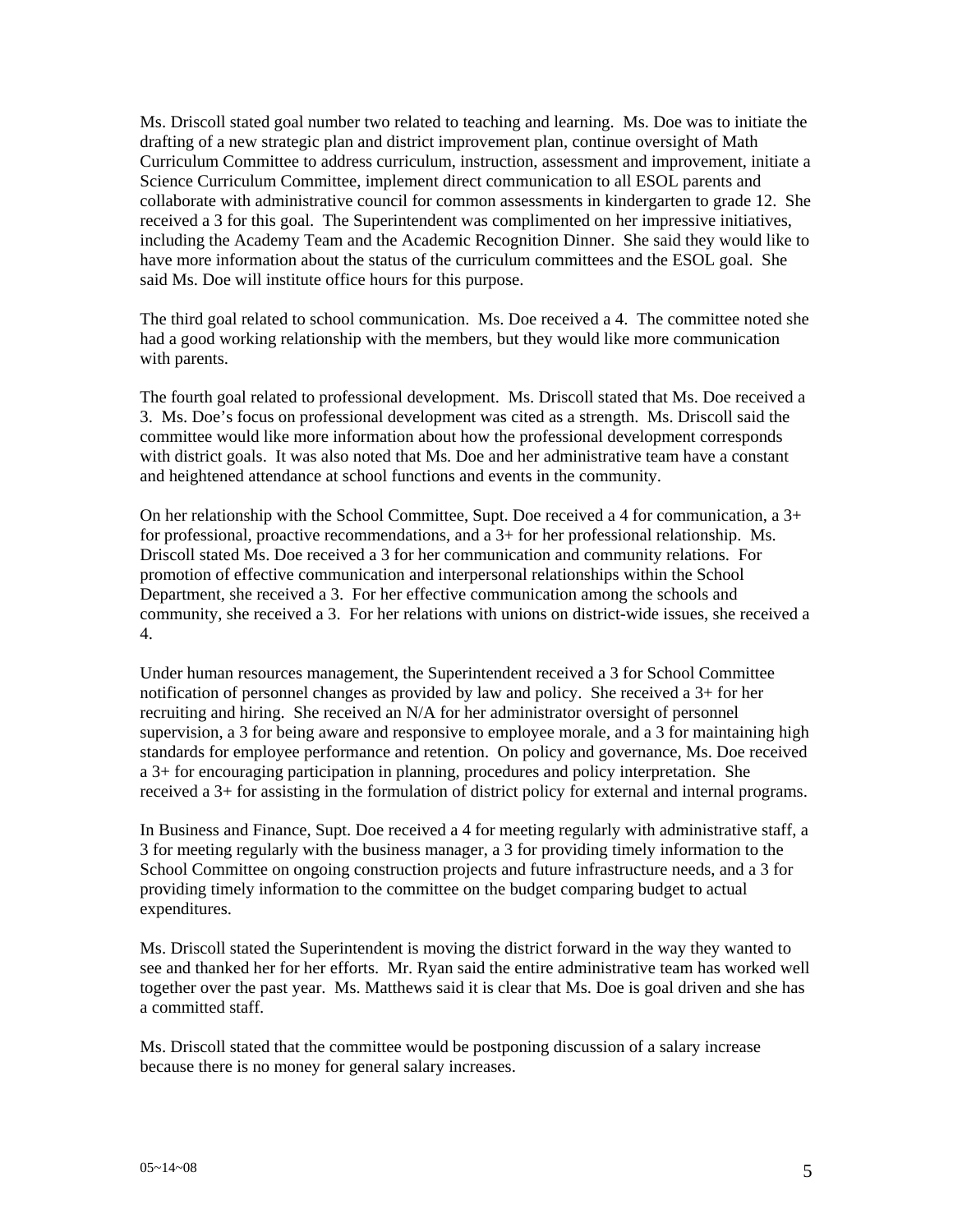# **PUBLIC HEARING ON SCHOOL CHOICE**

Mr. Roberts moved, seconded by Ms. Flatley, and it was

**VOTED:** to open the public hearing on the question of school choice.

Ms. Driscoll stated the School Committee has to vote on whether the district will participate in school choice on an annual basis. Ms. Doe said Dedham historically has chosen not to participate in school choice due to limited space and the loss of money to the receiving district. She said she would recommend that the committee vote to decline to participate for the 2008-2009 school year.

There were no community members present to speak on this issue.

Mr. Roberts moved, seconded by Ms. Flatley, and it was

**VOTED:** to close the public hearing on school choice.

Mr. Roberts moved, seconded by Ms. Flatley, and it was

**VOTED:** by roll call to decline to participate in the school choice program for the 2008-2009 school year. Mr. Roberts – yes, Mr. Healy – yes, Ms. Flatley – yes, Mr. Ryan – yes, Ms. Flatley – yes, and Ms. Driscoll – yes.

### **VNA AND TEC LEASES**

Mr. La Francesca stated that the VNA has a signed contract with Board of Selectmen for a one year extension. He said the only changes to the contract include a 10% cost increase due to utility increases and \$2,500 for snow removal. He stated the Town does not plow the property now that the School Department is no longer there. He said the School Committee needs to sign the lease extension.

Mr. La Francesca stated TEC would like the same terms as the VNA lease extension, but for a two year period. He said that he would not recommend the committee agree to more than one year. Ms. Driscoll asked if TEC would be willing to sign a contract for just one year. Mr. La Francesca said he thinks they would.

Mr. Ryan stated that the restrictions for leases at Dexter should be defined. Mr. La Francesca stated that only non-profits could utilize this space. He stated the organization would have to be directed towards an educational, religious or medical use.

Ms. Flatley asked how much the total lease is. Mr. La Francesca said he does not know the exact figure. He said TEC occupies the original space as well as the space vacated by the School Department.

Ms. Matthews said she understood the sensitivity of TEC's position, but the School Committee has to safeguard its rights and the potential use of the space for kindergarten.

Ms. Flatley said that it did not make sense to sign a one year lease with one organization and a two year with the other. Mr. La Francesca stated that the three year lease allows for a two year extension one year at a time. Ms. Doe said it is in the best interest of the district to work in yearly increments.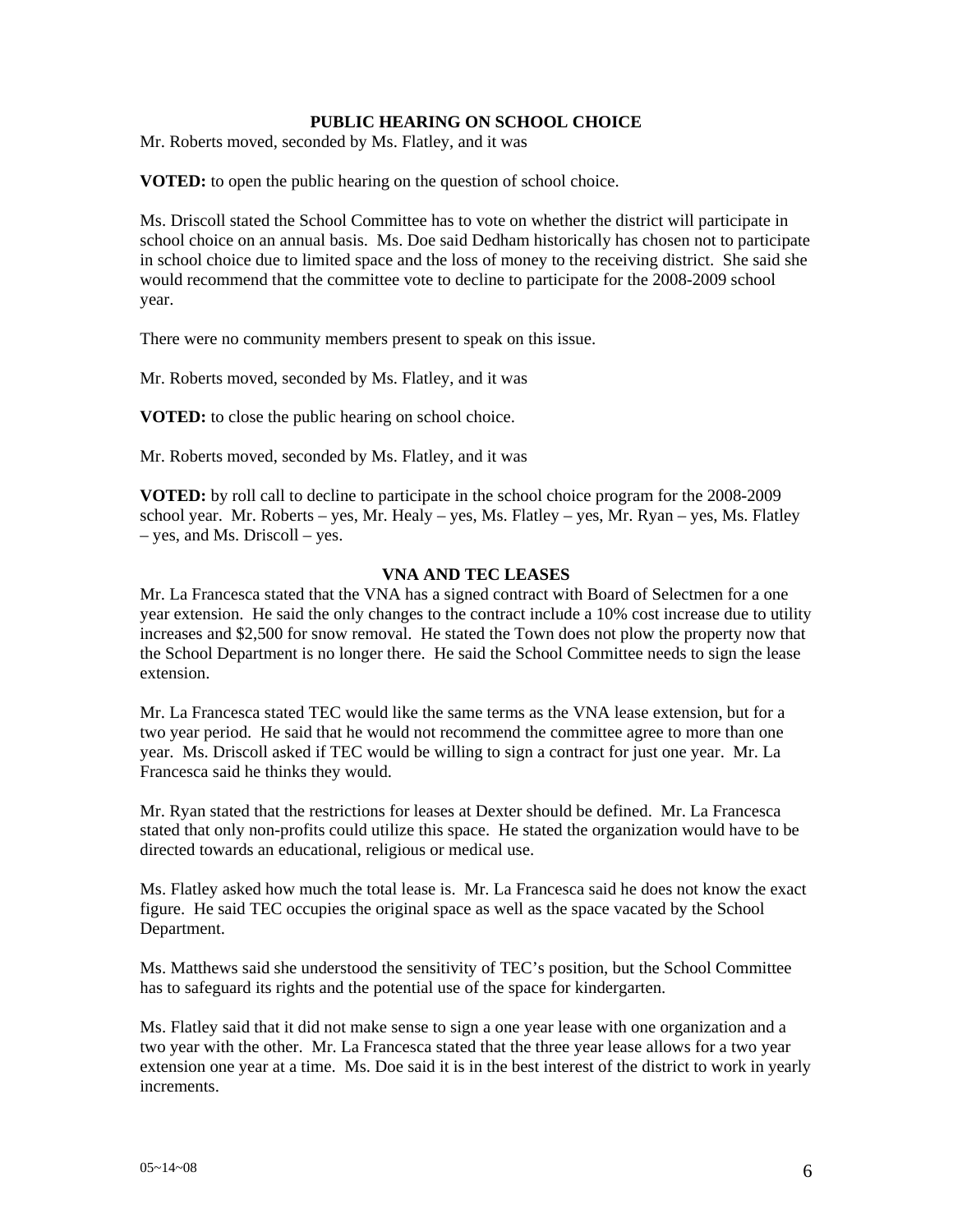Ms. Matthews asked Mr. La Francesca what he thought about further increases. Mr. La Francesca replied that a 32% increase in utilities this year was unexpected and it would be impossible to say how much they might fluctuate in the coming year.

Mr. Roberts asked about VNA option number one. Mr. La Francesca said the second option is the VNA and TEC could take care of their own snow removal. He said they preferred to pay School Department to handle this service.

Mr. La Francesca said he would compose a letter that states the committee did not support a two year extension.

Mr. Healy said he would not sign VNA lease due to a conflict of interest.

Ms. Doe informed the committee that TEC has approached her for a special education program at the High School. Ms. Flatley asked if they have the room for it. Ms. Doe said they do.

# **MINUTES**

Mr. Ryan moved, seconded by Ms. Flatley, and it was

**VOTED:** to accept the April 28, 2008 minutes.

Mr. Ryan moved, seconded by Mr. Healy, and it was

**VOTED:** to accept the April 30, 2008 minutes.

#### **DONATIONS**

There were none.

#### **OLD/NEW BUSINESS**

Ms. Doe stated that next week is very first district wide art extravaganza featuring the work of kindergarten to grade 12 students. She said the community, all agencies in town government and other groups have been invited to come next Thursday evening. Ms. Doe said there would be refreshments and musical entertainment as well. She said the art staff has put significant work into this special project and commended them for their willingness to work with the administration to produce this. She particularly thanked Arlene Tracey and Jane Downey. She also thanked Don Heald for lending his professional talents to support this evening.

Ms. Doe stated the program is opening on Tuesday and residents are welcome to stop by during the school day to view it. She commended the current and former school committees that have understood the importance of art and music to education and maintained these programs through the years. She said it is a credit to the Town and the leadership of the School Department that the district has consistently valued the importance of art and music education throughout the years. Mr. Roberts said he would contact Mr. Wofford about the art show because he championed these programs.

Ms. Doe announced that May 27 is the second annual Academic Dinner for the top 30 graduating seniors. She said these students and their parents are invited to dinner at the MIT Endicott House. She said the board of directors has supported the dinner and it is a lovely venue at which to celebrate their achievements.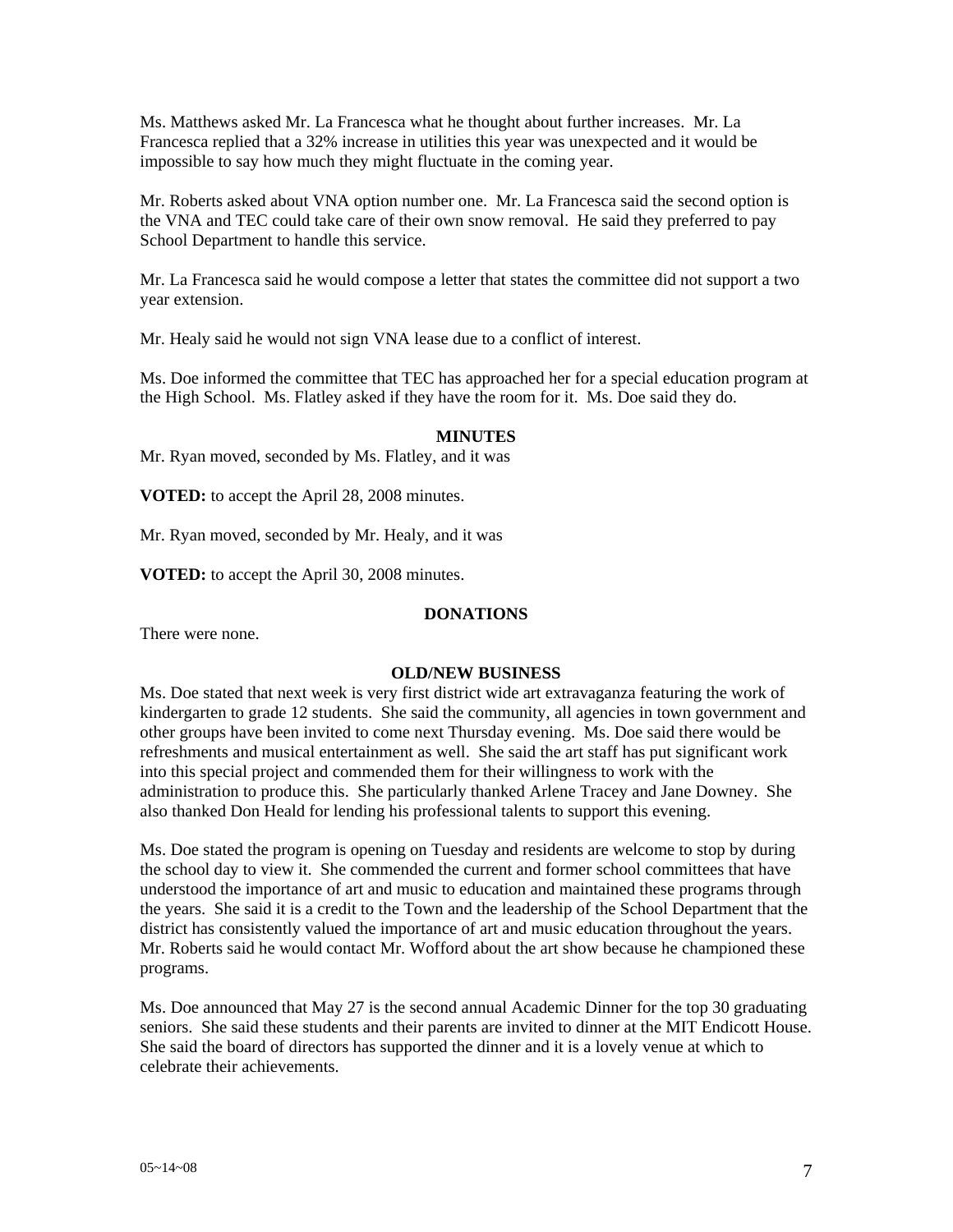Ms. Doe announced that the School to Careers Partnership is offering the Neponset Valley Leadership Institute and the Bio-Engineering Symposium this summer. She said Dedham High School students Lindsay MacDonald, Justin Chen, Caitlin Driscoll and Matthew Fay were selected to participate in the institute. Students Dale Armstrong, Sara Noe, Vivian Daly and Vincent Rautinaitis were selected for the symposium.

Ms. Doe announced that music teacher Heather Kirby was recognized for her participation in the Northeastern District General Music Festival. President Leigh Rogers found her enthusiasm and professionalism to be a testament to her commitment to the students and her profession.

Ms. Matthews said this is the first year she has not been able to attend Scully Awards due to this meeting. She requested the winners be invited to a meeting to be recognized for their achievements and so the committee could get a taste of what they have done. Ms. Matthews said Ms. Scully has done a great job.

Ms. Kelly reported on the results of the New England Math League. She stated with Ms. Clement's help, they administered the test for grades 4 through 8. She announced the high scorers.

For the March  $2008/40$  points  $-30$  minutes  $-40$  problems results:

- Grade 6: Owen Tuite, Margaret O'Connor, Paul Fulmore, Sammy Gordon, Chloe Seibert, Elizabeth Masalsky.
- Grade 7: Jamie Carty, Katie Nosky, Ryan Aljondi, Mark Turner, Bryan Simone, Jackson Lawlor, Kim Flatley, Nick Ray.
- Grade 8: Nick Hayes, Paige Keefe, Chris Berry, Austin White, Andrew Hickey, Sarah Warjas. Grade 8 Algebra: Kelly Emery, Melissa Burke, Benjamin Reynolds, James Tuite, Elizabeth Dellea, Molly Downing, John Hickey, Michael Joyce, James Lawless, Courtney Nolan, and Michael Wigmore.

For the March 2008/30 minutes – 30 minutes – 30 problems results:

- Avery School Grade 4: Stephen Acosta, Bo Devine, Genevieve Rose, Brendan St. Clair, Nova Burke; Grade 5: Joseph Von Shoppe, Alexzander Kalshnek, Matthew Suprilus, Colin Sargent, JoAnn Devine.
- Greenlodge School Grade 4: Jakob Farnam, Lydia Baker, Bobby Lau, Amelia McDonough, Sean Flaherty; Grade 5 Alexi Tsolirides, Brendan Finnegan, Ryan Banks, Megan Corrado, Natalie Philips, Courtney Sullivan.
- Oakdale School Grade 4: Sachi Smith, Brett Hunt, Matthew Jenest, Austin Walrod, Michael Cariofiles; Grade 5: Joseph DeVirgilio, Connor Dolan, Landon Carlson, Sean Kineavy, Gregory Mowles.
- Riverdale School Grade 4: John Dowling, Ned Cramer, Gerry Mulvey, DeAndre' Scurti, Cindy Wang; Grade 5 Stewart Alexandre, Ian Zylstra, Jamie McNamara, Glenn Price, David O'Dea, and Kameel Rachmani.

It was suggested the students be recognized at the June 11 meeting.

### **ITEMS FOR NEXT AGENDA**

Ms. Driscoll said the next agenda would include a redistricting discussion about the new residential development. She noted that the administration has a recommendation, the neighborhood school for this development is Oakdale and that school is at capacity.